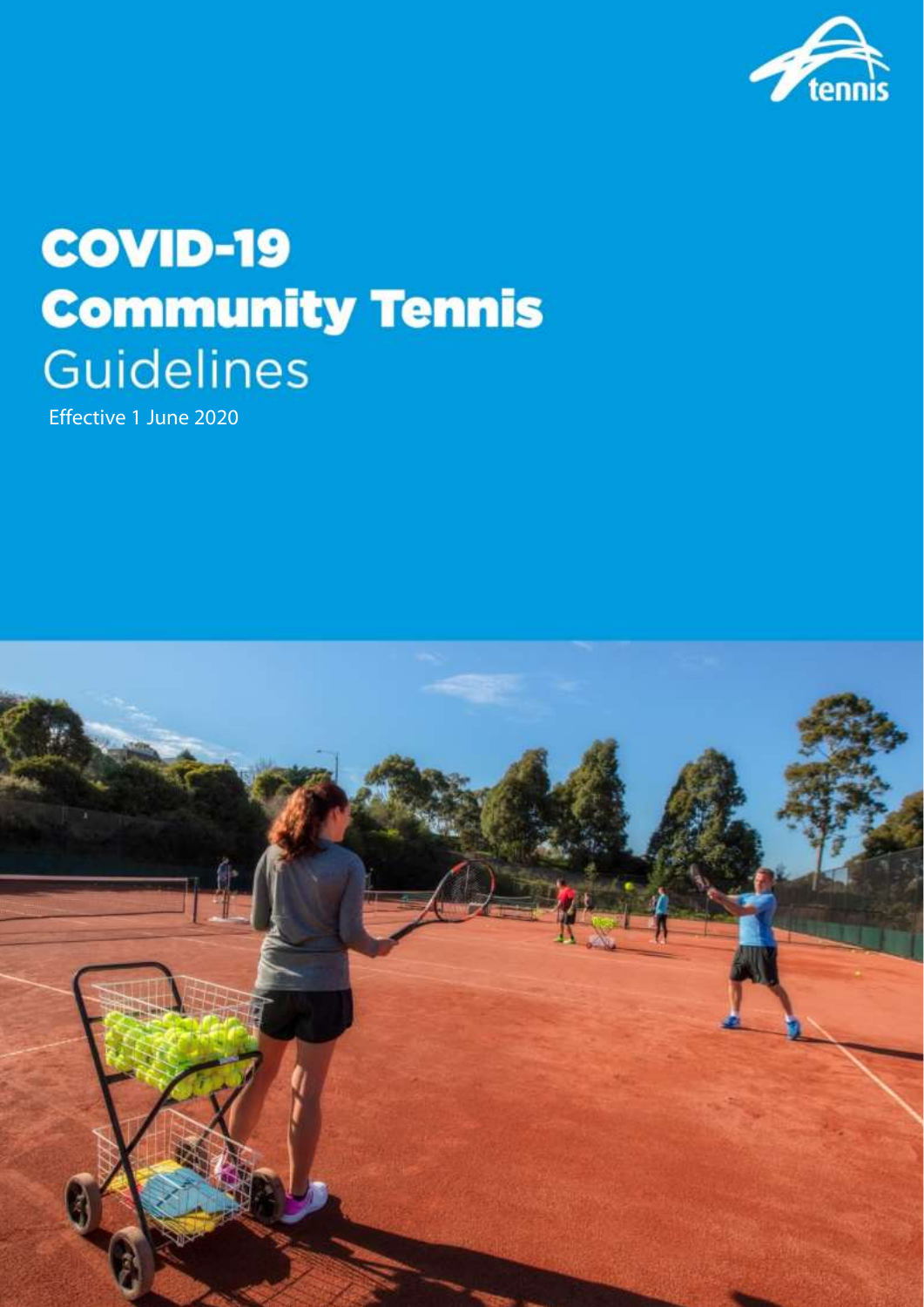



## **COVID-19 Community Tennis Guidelines for Continued Play**

#### **COVID-19 Community Tennis Guidelines for Continued Play**

#### **Effective from 1 June**

The Federal Government has recently announced a [Roadmap to a COVIDSafe Australia](https://www.pm.gov.au/sites/default/files/files/covid-safe-australia-roadmap.pdf) outlining a 3-step process for the easing of restrictions. Further to this, the [NSW Government announced](https://www.nsw.gov.au/news/nsw-to-ease-covid-19-restrictions-from-friday-15-may) a further easing of restrictions from 11:59pm Sunday 31 May. Based on these new directions Tennis New South Wales has provided the following recommendations under 'Level 2' guidelines.

## *Background*

#### **1 May 2020**

The National Cabinet considered and endorsed the "National Principles for the Resumption of Sport and Recreation Activities", which had been developed by the Australian Health Protection Principal Committee. These Principles help provide a pathway for a staged return of community and professional sport and recreation activities without compromising the health of individuals or the community. In addition, the National Cabinet agreed that the "Framework for Rebooting Sport in a COVID-19 Environment", which had been developed by the Australian Institute of Sport, provided a guide to the staged resumption of sport and recreation in Australia.

#### **What now?**

After assessing the new framework from the National Cabinet, on 10 May 2020, the NSW Government announced a further easing of restrictions.

From Monday 1 June 2020, the following will be allowed:

- [travel to regional NSW for a holiday](https://www.nsw.gov.au/news/holiday-travel-restrictions-to-be-lifted-from-1-june-2020)
- [visits to museums, galleries and libraries](https://www.nsw.gov.au/media-releases/museums-galleries-and-libraries-to-reopen-from-1-june-2020)
- [pubs, clubs, cafes and restaurants](https://www.nsw.gov.au/media-releases/nsw-government-to-open-pubs-clubs-cafes-and-restaurants-to-50-patrons) can have up to 50 customers

Rules that continue to apply include:

- th[e 4 square metre rule](https://www.nsw.gov.au/covid-19/what-you-can-and-cant-do-under-rules/four-square-metre-rule)
- [physical distancing](https://www.nsw.gov.au/covid-19/social-distancing)
- [hygiene and safety requirements for businesses](https://www.nsw.gov.au/covid-19/businesses-and-employment/make-your-workplace-covid-safe-old)

We all know tennis is a unique sport with many benefits – the main one being health and wellbeing. The very nature of our game ensures there is a vital role our sport can continue to play for the benefit of the community as we endure the COVID-19 pandemic.

Tennis clubs, associations, coaches, operators and local councils across the country are all different and operate in different local contexts. Making an assessment of whether a safe exercise environment can be provided also depends on a range of factors, which will apply differently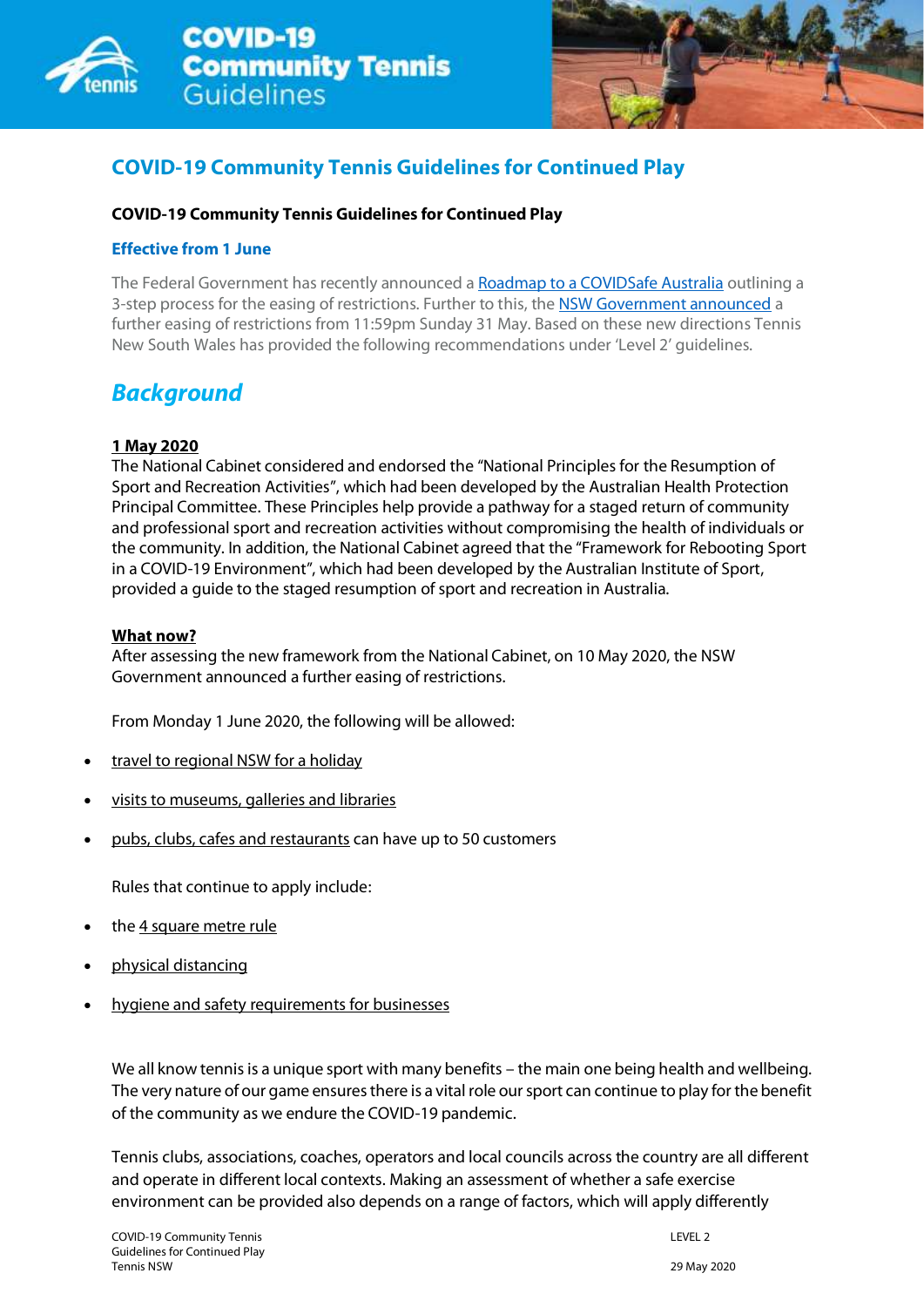



within each council area and at each venue – it is the responsibility of each council, coach, club and operator to make that assessment based on their local environment.

# *The final assessment of whether a tennis club or venue can operate safely within the current Government guidelines does not rest with Tennis NSW – we can only provide a set of recommendations and guidelines to operate within based on the most recent advice from our Federal or State Governments.*

The **COVID-19 Community Tennis Guidelines for Continued Play** provide details on how outdoor courts can remain open for use to help ensure people remain active, subject to strict social distancing and hygiene practices being implemented.

Should a club, coaching operation or tennis facility choose to remain closed indefinitely, we will respect that decision as the club, association, coach or council is far better placed than the Governing Body to determine how best a venue can implement the proposed guidelines to ensure that local community play can continue safely and within the ever stricter guidelines laid down by Government.

*These guidelines have been developed to reduce the likelihood of spreading the COVID-19 virus through tennis. Before attending a tennis venue or playing tennis, you should consider your individual situation noting that the COVID-19 virus can spread very quickly and result in very serious medical complications in some people. Like any activities, there are some inherent risks involved and by participating you are accepting those risks.*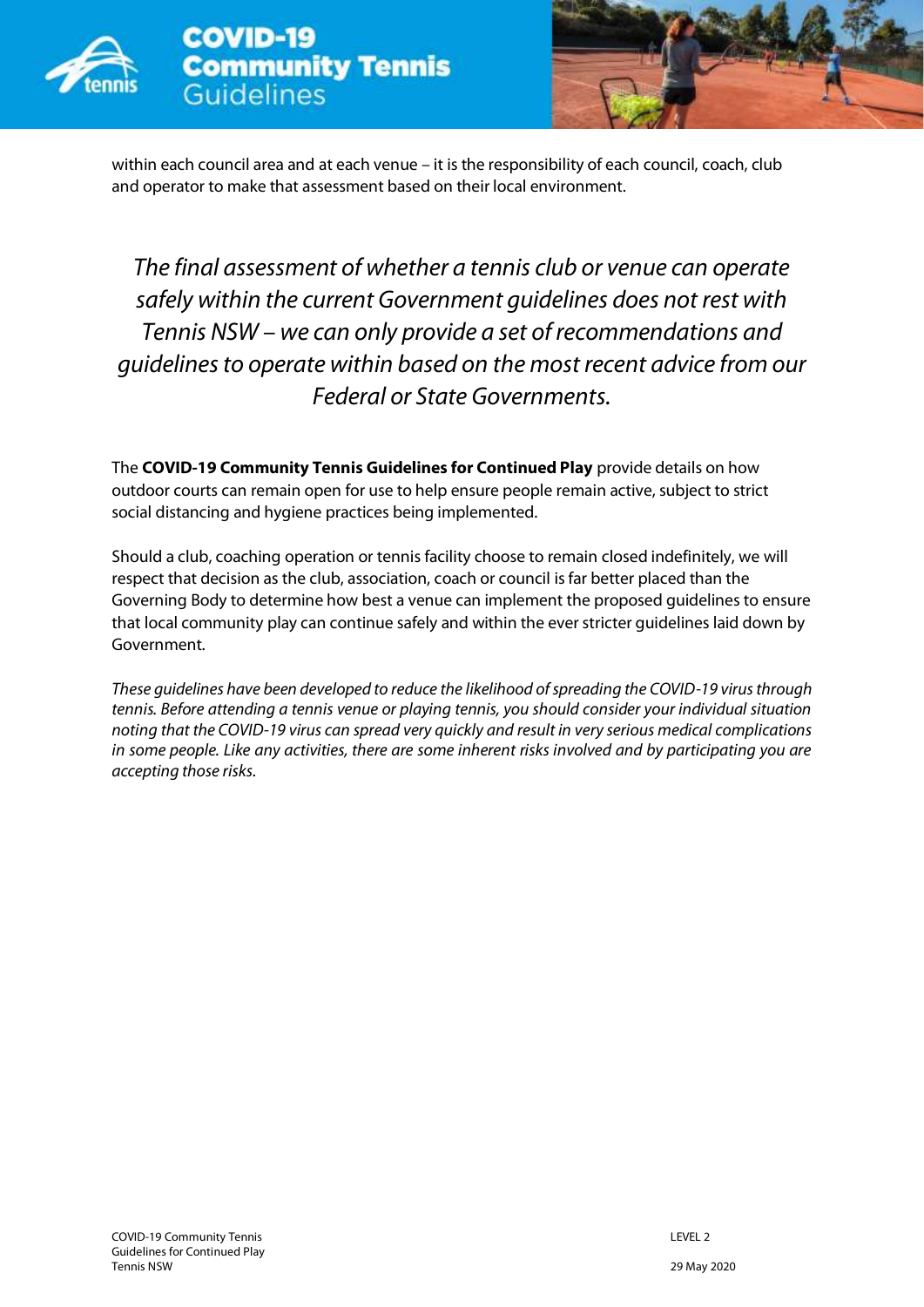



## *COVID-19 Community Tennis Guidelines for Continued Play*

We all must take responsibility to minimise the effects and potential spread of COVID-19.

#### *Before you play*

Stay at home if you:

- Have been in contact with someone with COVID-19 in the last 14 days
- Have been overseas or exposed to someone with COVID-19 in the last 14 days
- Have flu-like symptoms
- If you are in a high risk health category, then you should not be administering or playing tennis at any time during this period. The Federal Government have listed the following as high-risk categories:
	- o Persons with weakened [immune systems](https://www.healthdirect.gov.au/immune-system)
	- o [Any](https://www.healthdirect.gov.au/coronavirus-covid-19-information-for-older-australians-faqs) person aged over 70 (over 60 for people with pre-existing medical conditions, or over 50 for Aboriginal or Torres Strait Islander people with pre-existing medical conditions)
	- o Persons with diagnosed chronic medical conditions (such as [lung conditions](https://www.healthdirect.gov.au/lung-conditions) and kidney failure)
	- o People with [diabetes](https://www.healthdirect.gov.au/diabetes)
	- o Aboriginal and Torres Strait Islander people
	- o Very young children (Under 5) and babies

#### *Club & venue operations, club-houses, social spaces and amenities*

We recommend that any volunteer-managed clubs or venues not in a position to operate within the guidelines consider engaging a qualified Coach or operator to manage the limited tennis operations.

Any volunteer clubs considering re-opening should make use of the Tennis NSW Return To Tennis resources which are available **[here.](https://www.tennis.com.au/nsw/news-and-events/covidresources)**

Should the club or venue be comfortable that they can effectively maintain tennis activities at the venue, then the following guidelines should be observed:

- Clubhouses or adjoining facilities can be re-opened allowing for at least 4 square metres per person, to a maximum of 100 people – users should also continue to adhere to social distancing protocols
- Where available, the use of automated / online booking and court access systems are strongly recommended
- Place signage near entrances with the social distancing rules and etiquette on them
- Ensure regular cleaning and sterilization of the venue in accordance with COVID-19 guidelines
- Social spaces including outdoor seating and shaded areas can be re-opened users should continue to adhere to social distancing measures
- Showers and change rooms can be re-opened
- Toilets can be re-opened
- All indoor gyms are to remain closed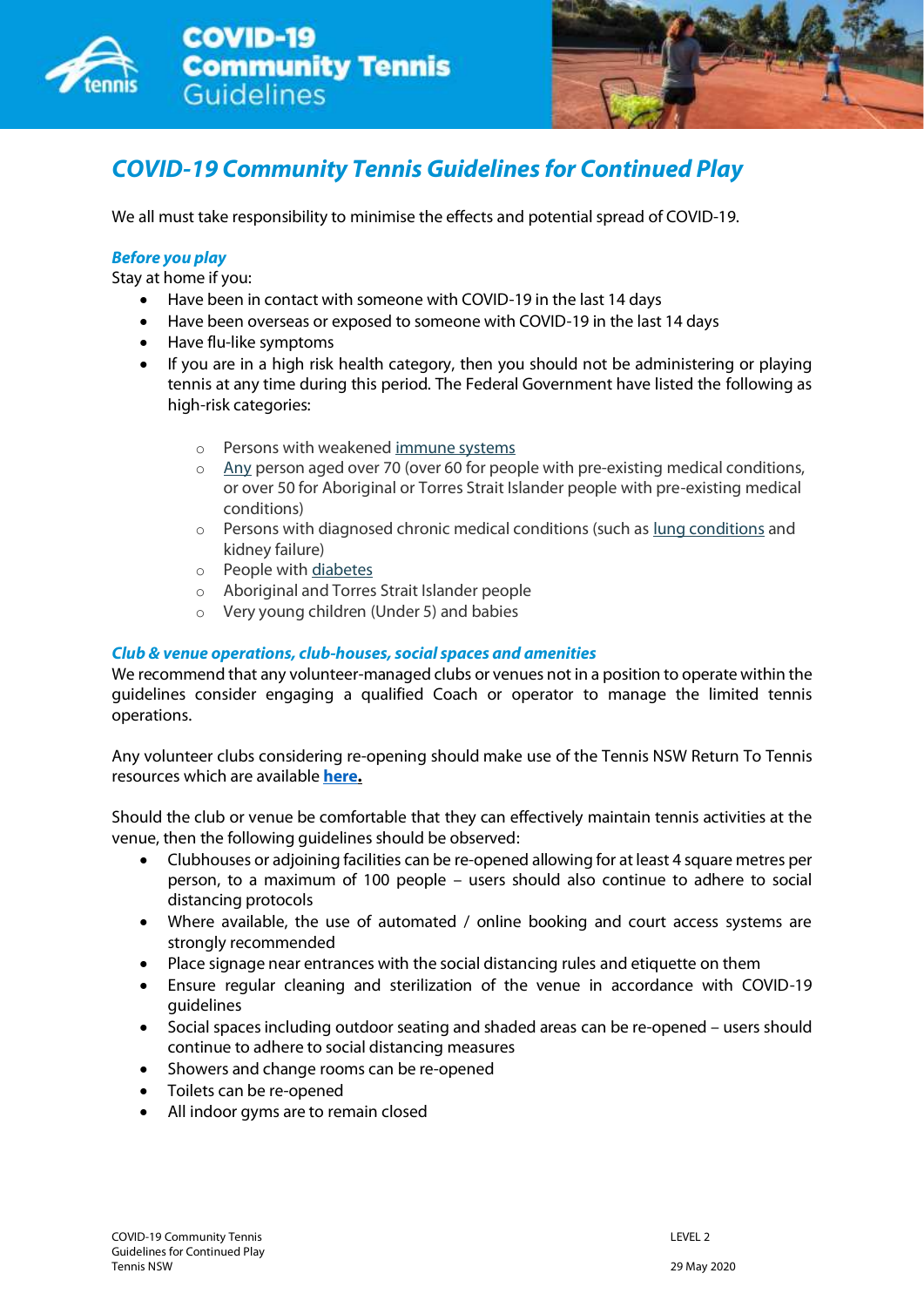



#### *Attending tennis activities*

- Wherever practical, clubs and venues should be manned throughout to ensure all social distancing protocols are observed and regular cleaning and hygiene can be observed
- Only people core to playing or coaching should be on court or at the venue
- Arrive and leave as close as possible to when you need to be there
- In order to comply with relevant Child Safety quidelines, one parent/guardian should accompany younger children and continue to be present for the duration of the tennis activity.

#### *Social distancing*

Tennis holds a unique advantage as a sport which requires no direct contact between players. You can also:

- Touch racquets instead of the regular pre or post match handshakes
- Keep 1.5 metres away from other people while watching or attending an outdoors tennis activity.

#### *Behaviours*

To protect against infection, you should:

- Wash/sterilise your hands before and after you play and avoid touching your face while playing
- Not share water bottles and bring your own full bottle
- Wash your hands frequently with soap and water or hand-sanitiser when available, before and after eating, after going to the toilet, sneezing and coughing
- Cover your coughs and sneezes and dispose of any used tissue immediately
- Avoid touching your face
- Keep your distance from people who are obviously sick
- Be aware of what surfaces you touch.

#### *Organising tennis activities*

- Tennis activities permissible include
	- Singles & Doubles
	- Casual play / court hire
	- Intra-club competitions (social, flex leagues, challenge ladders, etc.)
	- Inter-club competitions (Sydney Badge)
	- Local tournaments limited draw sizes
- Limit the number of players per court to a maximum of 4 people
- Promote prevention techniques and lead by example
- Implement ways to minimise contact for both participants and coaching staff
- Limit public gatherings in line with current Public Health Orders currently 10
- Promote a 'Play & Go' policy of not permitting players to arrive at the venue early nor should they be encouraged to remain at the venue after their match
- Plan for increased levels of staff/volunteer absences
- Keep your team and your participants informed of the actions you are taking
- Keep records of anyone using your venue and their contact details
- Payments to be made online or via EFTPOS avoid handling cash